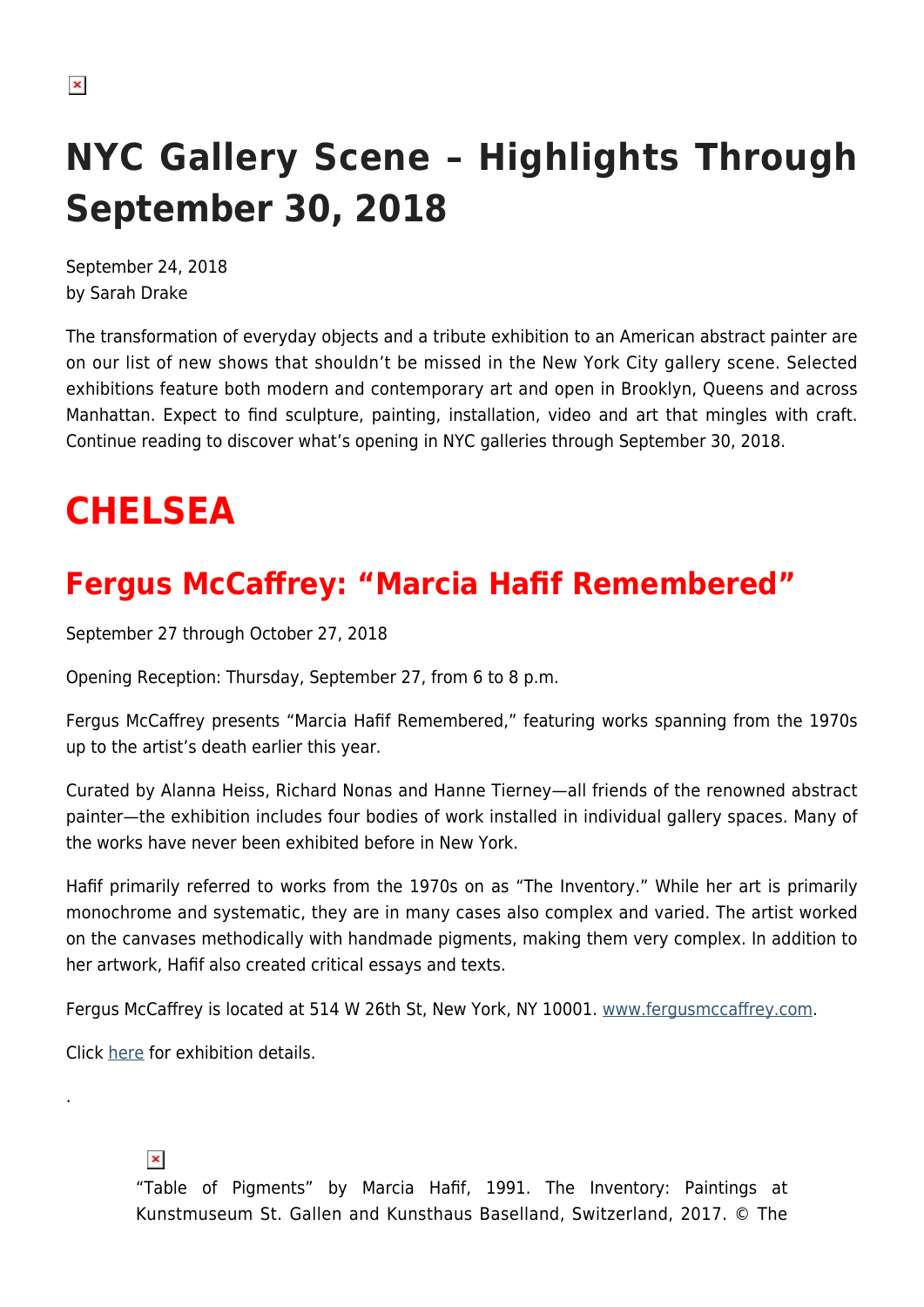## **DOWNTOWN**

.

.

.

#### **Peter Blum Gallery: "Joyce J. Scott: What Next and Why Not"**

September 27 through November 10, 2018

Opening Reception: Thursday, September 27, from 6 to 8 p.m.

Peter Blum Gallery presents "Joyce J. Scott: What Next and Why Not," the artist's first solo show with the gallery.

The exhibition includes approximately 20 sculptures created from the year 2000 and forward. The sculptures incorporate the artist's trademark beadwork and focus on bridging the gap between craft aesthetics and contemporary sculpture. Influenced by the American Southern traditions of quilting, weaving and beadwork of her own family as well as a wide variety of other cultures and spiritual traditions, the objects deal with such issues as race, class, gender, violence and the extremes of human nature.

Peter Blum Gallery is located at 176 Grand St, New York, NY 10013. [www.peterblumgallery.com.](http://www.peterblumgallery.com/)

Click [here](http://www.peterblumgallery.com/exhibitions/what-next-and-why-not) for exhibition details.

#### $\pmb{\times}$

"War Woman II" by Joyce J. Scott, 2014. African sculpture, fused and painted mosaic glass, glass/plastic beads, wire, thread, metal keys and cast glass guns, 25 x 18 x 18 inches. Courtesy the artist and Peter Blum Gallery, New York.

## **UPTOWN**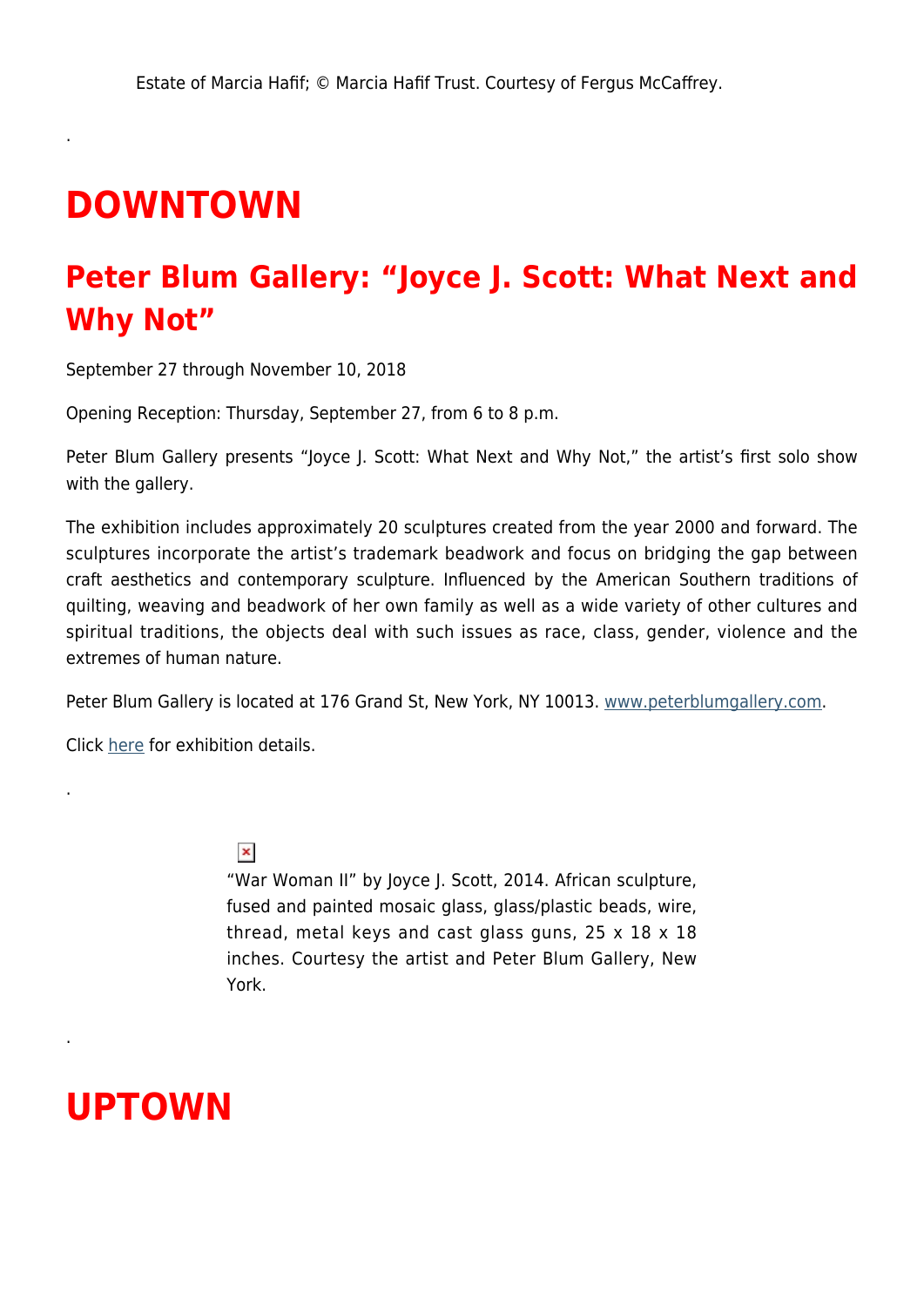## **FreedmanArt: "Hiding in Plain Sight, Objects Common & Curious"**

September 27 through December 29, 2018

Opening Reception: Thursday, September 27, from 6 to 8 p.m.

FreedmanArt presents "Hiding in Plain Sight, Objects Common & Curious," in collaboration with American art critic, writer and poet Carter Ratcliff.

An investigation of the transformation of common, found, and readymade objects, the exhibition features works by early 20th century masters through today's contemporary masters including [Alexander Calder,](https://hamptonsarthub.com/2013/05/10/alexander-calders-mobiles-come-to-life-in-film-by-roger-sherman/) Joseph Cornell, Helen Frankenthaler, [Pablo Picasso,](https://hamptonsarthub.com/2015/09/16/art-review-must-see-picasso-sculpture-show-at-moma/) Nancy Graves, [Frank Stella,](https://hamptonsarthub.com/2015/11/16/retrospective-at-whitney-reveals-frank-stellas-dilemma/) and Jean Shin, among others. The works on view revamp common, often disposable, objects while redefining art and life. The artworks assign permanence to the objects while blurring the line between life and art.

FreedmanArt is located at 25 E 73rd St, New York, NY 10021. [www.freedmanart.com.](http://freedmanart.com/)

Click [here](http://freedmanart.com/exhibitions/hiding-in-plain-sight/news) for exhibition details.

 $\pmb{\times}$ 

.

.

"Tanz (glass series)" by Nancy Graves, 1984. Baked enamel on bronze, 19 x 19 1/2 x 10 inches. (Inv# FA591) Courtesy of FreedmanArt.

# **BROOKLYN**

## **Smack Mellon: "Paula Wilson—Spread Wild: Pleasures of the Yucca" & "Luisa Caldwell—A Cat in God's Garden"**

September 29 through November 4, 2018

Opening Reception: Saturday, September 29, from 6 to 8 p.m.

Exhibiting Artist Talks: October 4, from 6:30 to 8 p.m.

Smack Mellon presents "Paula Wilson—Spread Wild: Pleasures of the Yucca" and "Luisa Caldwell—A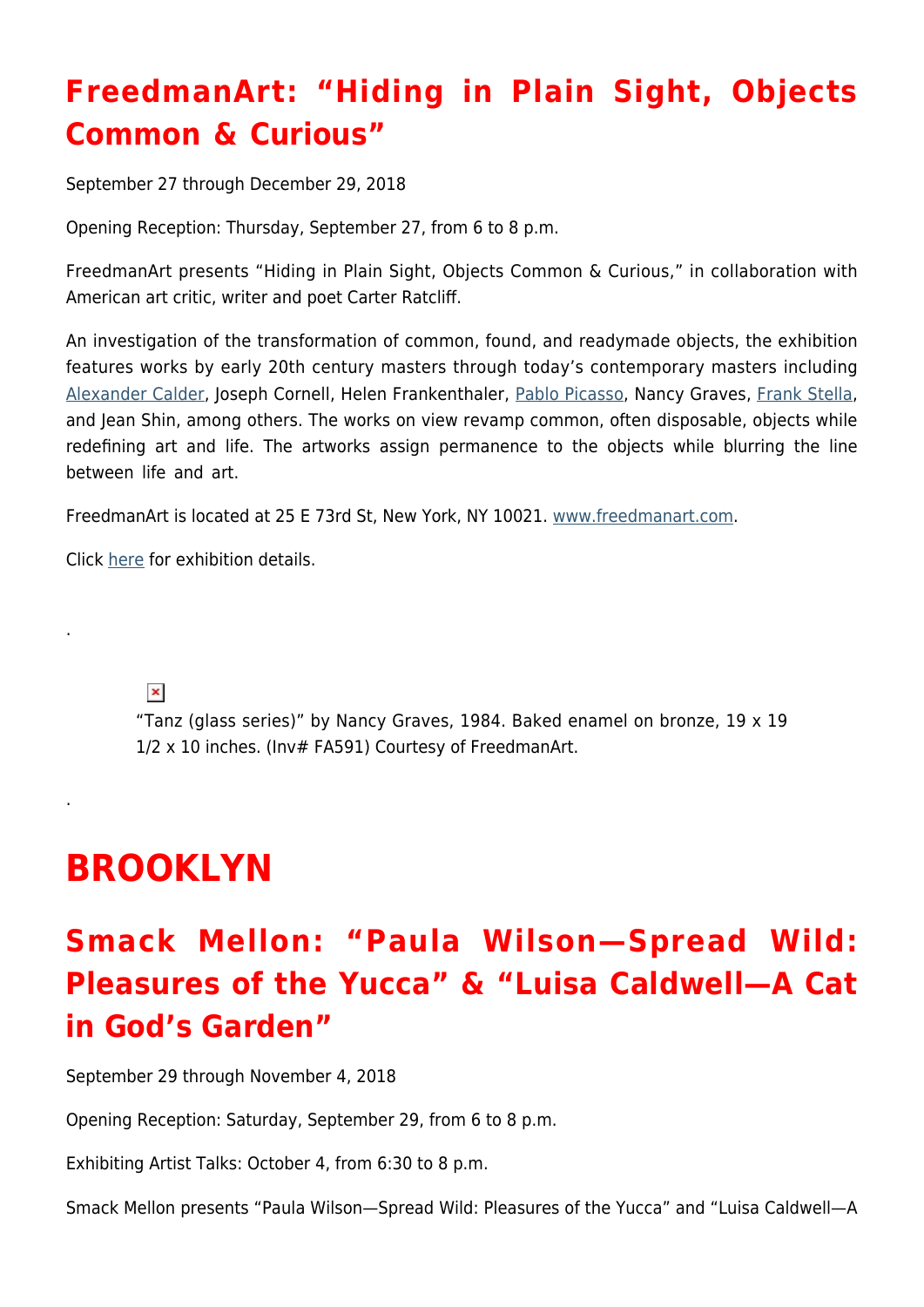Cat in God's Garden."

Paula Wilson will transform Smack Mellon's industrial space into a mixed media landscape that reminds of the high desert plains of New Mexico, where the artist currently resides. "Spread Wild: Pleasures of the Yucca" installation incorporate Wilson's paintings, prints, videos and sculptures which blend naturalistic and otherworldly qualities to create work that becomes a visual metaphor for complex strata of histories and culture.

For the installation at Smack Mellon, the gallery's towering columns become naturalist guides into this complex and unexpected world. Amid the installation, Wilson makes use of the Yucca plant, the Yucca moth and their ritual of pollination as representing mutualism. The work draws parallels to the ways the natural world can engender harmony and connects the work conceptually to the human rights and environmental movements.

Click [here](http://smackmellon.org/index.php/exhibitions/current1/2018-paula-wilsom/) for exhibition details.

 $\pmb{\times}$ 

.

.

.

.

"Spread Wild: Pleasures of the Yucca" by Paula Wilson, 2018. Video with sound, 6:00 minutes. Courtesy of the artist.

"Luisa Caldwell—A Cat in God's Garden" features drawings, collage, sculpture and large-scale installation that are an ode to surrounding oneself with things that bring happiness. The exhibition reflects Caldwell's lifelong personal interests including cats, gardens and artbooks. Hundreds of her bright and bold drawings of flowers cover the gallery walls with their boldness bringing joy to the forgotten and found objects. Her work also reflects on the "cat craze" in digital media by treating cats as deities and things to worship.

Smack Mellon is located at 92 Plymouth St, Brooklyn, NY 11201. [www.smackmellon.org.](http://smackmellon.org/)

Click [here](http://smackmellon.org/index.php/exhibitions/current1/2018-luisa-caldwell/) for exhibition details.

 $\pmb{\times}$ 

"Sentinels" by Luisa Caldwell, 2018. Re-imaged stoneware ceramic, 19 1/2 x 9 1/2 x 9 1/2 inches. Drawings from "The Tree of Life" series by Luisa Caldwell, 2018. Pen and marker on cardstock, 11 x 8 1/2 inches each. Courtesy of the artist.